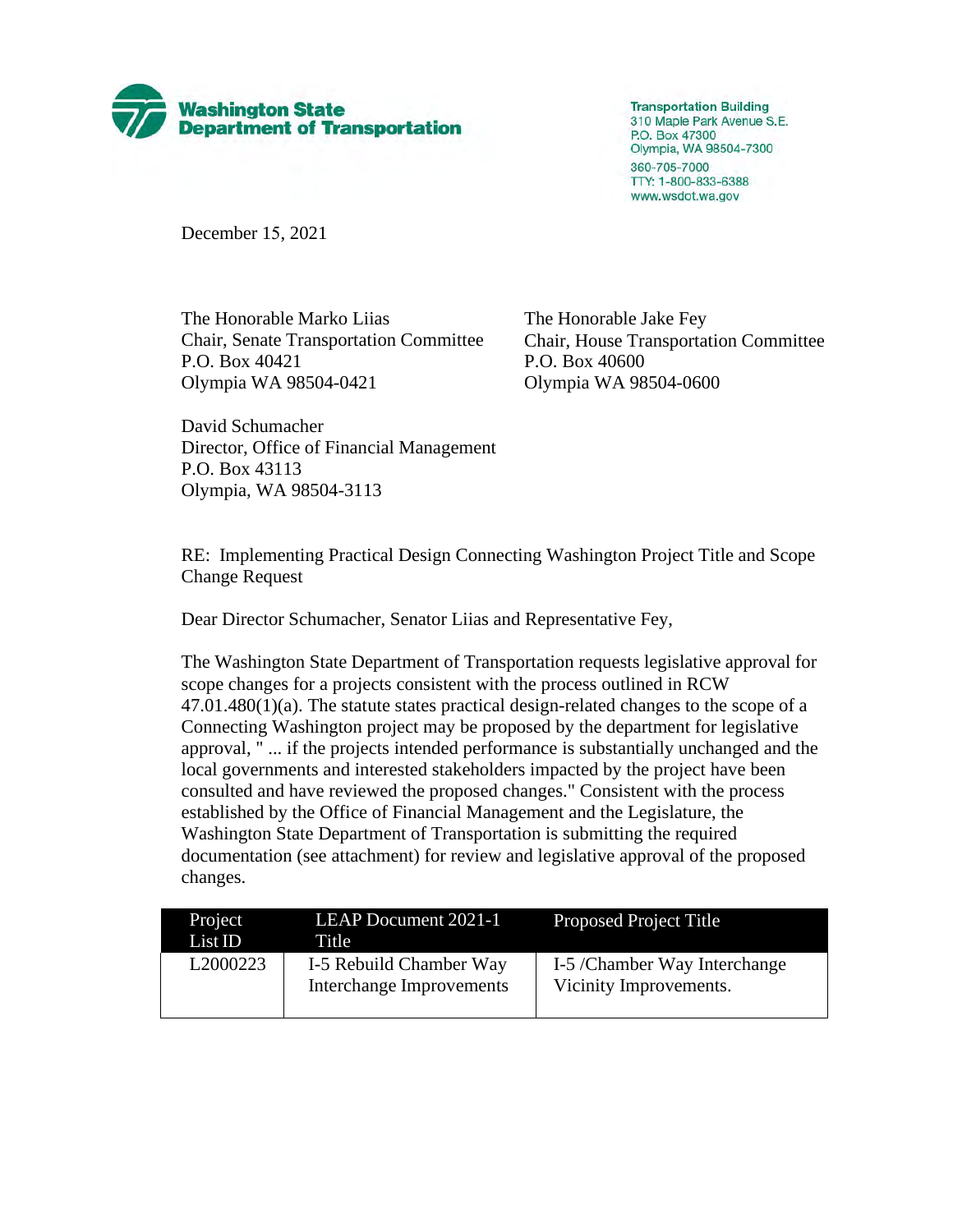Director Schumacher, Senator Liias and Representative Fey Practical Design Connecting Washington Project Title and Scope Change Request December 15, 2021 Page 2

| Project List<br>ID   | <b>LEAP Document 2021-1</b><br><b>Project Description</b>                                                                      | <b>Proposed Project Description</b>                                                                                                                                                                                                                                                                                                                                                                                                                                                                                                                                                                              |
|----------------------|--------------------------------------------------------------------------------------------------------------------------------|------------------------------------------------------------------------------------------------------------------------------------------------------------------------------------------------------------------------------------------------------------------------------------------------------------------------------------------------------------------------------------------------------------------------------------------------------------------------------------------------------------------------------------------------------------------------------------------------------------------|
| L <sub>2000223</sub> | Rebuilds Chamber Way<br>Interchange (\$40M) and<br>builds auxiliary lanes<br>between Chamber Way and<br>Mellen Street (\$35M). | Remove and replace the damaged<br>Chamber Way Bridge structure<br>over I-5. Improve mobility and<br>safety in the I-5 corridor in the<br>vicinity of Chamber Way by<br>installing ramp meters at the I-5<br>onramps between SR 6 and<br>Harrison Avenue, construct<br>intersection improvements at the<br>Chamber Way and SR 6<br>interchanges including improving<br>pedestrian and bicycle connectivity,<br>and widening I-5 southbound from<br>Chamber Way to SR 6 which<br>includes replacing the West Street<br>undercrossing and addressing a fish<br>passage barrier on I-5 within the<br>project limits. |

Please contact Jay Alexander at (360) 705-7121 or [alexanja@wsdot.wa.gov](mailto:alexanja@wsdot.wa.gov) if you have questions or need additional information.

Sincerely,

Roger Millar, PE, FASCE, FAICP Secretary of Transportation

cc: Kelly Simpson, STC Mark Matteson, HTC Erik Hansen, OFM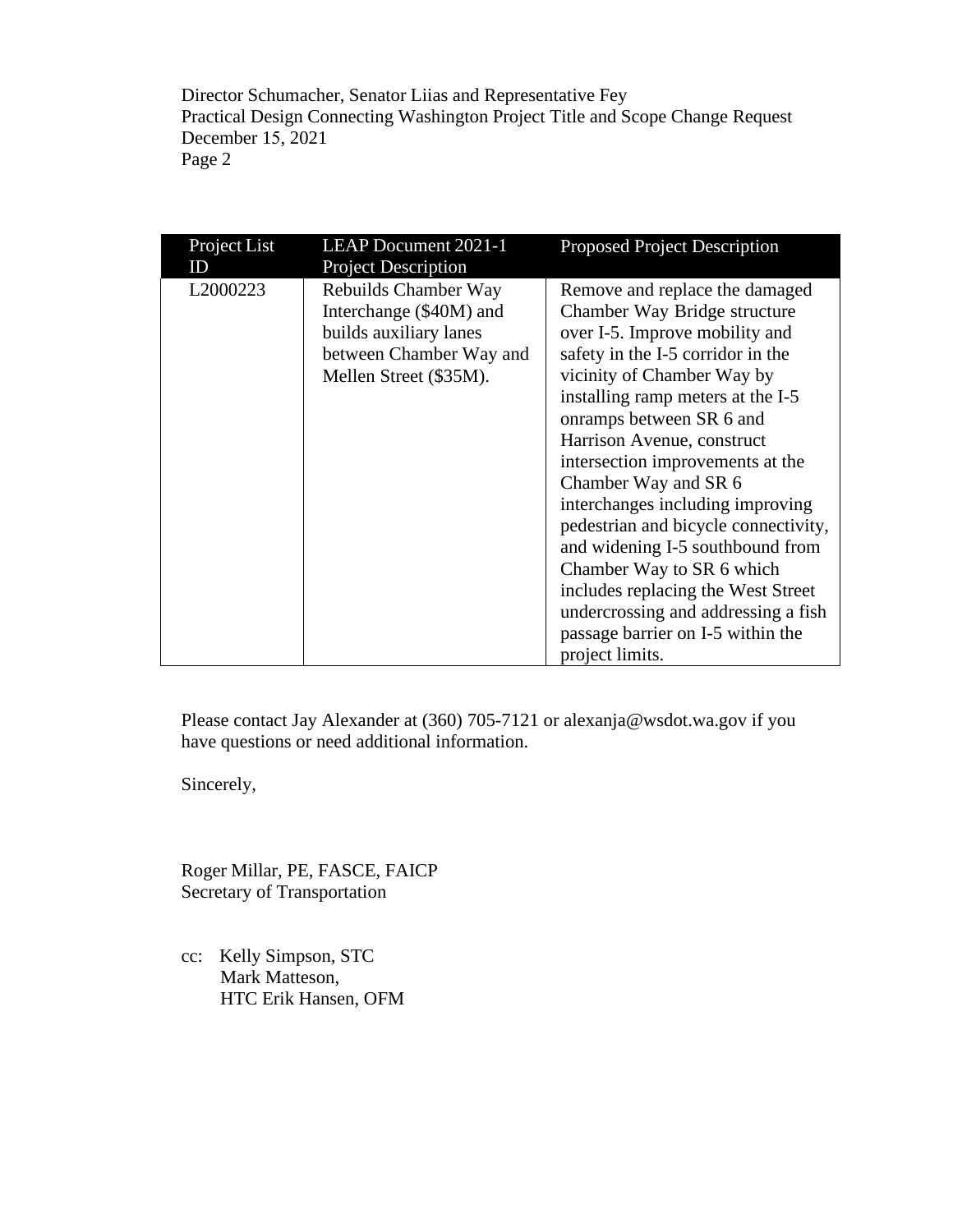## **Connecting Washington Revenue Package**

Project Scope/Title Change Request Attachment 1

# **Type of Change: Title Scope**

## **LEAP Transportation Document 2021 Passed April 4, 2021**

| <b>Project Title:</b>       | I-5 Rebuild Chamber Way Interchange Improvements (L2000223)                                                           |                |       |  |  |
|-----------------------------|-----------------------------------------------------------------------------------------------------------------------|----------------|-------|--|--|
| <b>Project Description:</b> | Rebuilds Chamber Way Interchange (\$40M) and builds auxiliary<br>lanes between Chamber Way and Mellen Street (\$35M). |                |       |  |  |
| Program:                    | Improvement                                                                                                           | County:        | Lewis |  |  |
| <b>WSDOT Region:</b>        | Southwest                                                                                                             | Leg. District: | 20    |  |  |



#### **Proposed Project Title:**

I-5 /Chamber Way Interchange Vicinity Improvements.

### **Proposed Project Description:**

Remove and replace the damaged Chamber Way Bridge structure over I-5. Improve mobility and safety in the I-5 corridor in the vicinity of the Chamber Way by installing ramp meters at the I-5 onramps between SR 6 and Harrison Avenue, construct intersection improvements at the Chamber Way and SR 6 interchanges including improving pedestrian and bicycle connectivity, and widening I-5 southbound from Chamber Way to SR 6 which includes replacing the West Street undercrossing and addressing a fish passage barrier on I-5 within the project limits.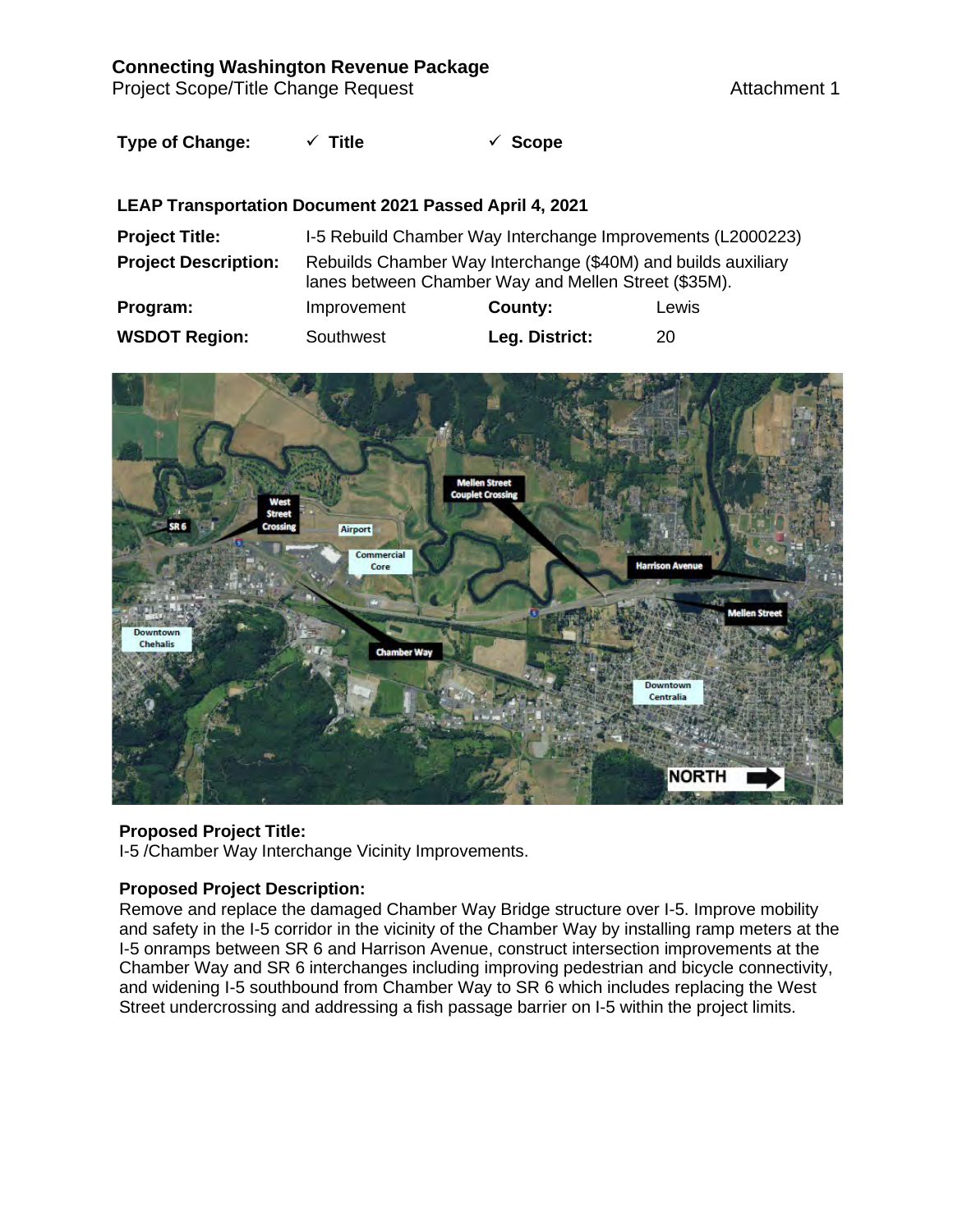### **Justification of Need:**

## **1. What is the requested change to this project description?**

The requested project description revises the scope to include rebuilding the Chamber Way bridge over I-5, ramp meters in the corridor, intersection improvements at the Chamber Way and SR 6 interchange areas, widening southbound only between SR 6 and Chamber Way, and the inclusion of a fish passage barrier that was identified in the project area near SR 6.

Work to remove and replace the damaged Chamber Way Bridge structure over I-5 began in 2017 and was completed in 2018. It is anticipated the remaining work would be constructed in stages.

#### **Why is this change requested and does it impact the intended performance of the legislative scope? Describe the change.**

The scope of work was developed during pre-design analysis and through extensive stakeholder and community outreach. Existing conditions and operational issues were identified, future projections developed, and a set of potential solutions identified to address the most pressing needs. This change meets the legislative intent because the project would improve mobility and safety by making improvements at the Chamber Way interchange and widening I-5 southbound from Chamber Way to SR 6 (which requires addressing fish passage barrier ID# 994300). As part of the outreach, it was identified that ramp metering in the corridor and improvements at the SR 6 interchange will better achieve the intended mobility improvements in the community while also improving safety.

Staging of the overall project will depend somewhat on environmental permitting and right of way acquisition timelines, however the anticipated delivery sequence is as follows: Stage one would construct ramp meters in the corridor and would be advertised for construction in 2023. Stage two would start construction in 2025 and include the ramp terminal and frontage road intersection improvements at the Chamber Way and SR 6 Interchanges. The final stage, advertised in 2026, constructs the southbound auxiliary lane between SR 6 and Chamber Way, replaces the West Street bridge over I-5, and addresses the fish passage barrier in the vicinity of SR 6.

A revised expenditure aging plan is provided below. This reflects the anticipated timelines required to complete public engagement, develop enough design to establish project footprints, complete environmental documentation and permitting, determine right of way needs and acquire real estate as needed for each phase.

| Chamber Way Revised Aging (dollars in thousands) |             |           |        |           |           |        |  |  |  |
|--------------------------------------------------|-------------|-----------|--------|-----------|-----------|--------|--|--|--|
|                                                  | $19-21$ and |           |        |           |           |        |  |  |  |
|                                                  | Prior       | $21 - 23$ | 23-35  | $25 - 27$ | $27 - 29$ | Total  |  |  |  |
| L2000223 Last approved                           |             |           |        |           |           |        |  |  |  |
| $(21 \text{LegCOR})$                             | 20,436      | 9,250     | 49,000 | 20,000    |           | 98,686 |  |  |  |
|                                                  |             |           |        |           |           |        |  |  |  |
| Revised aging                                    | 18,376      | 5,600     | 15,250 | 44,220    | 15,240    | 98,686 |  |  |  |